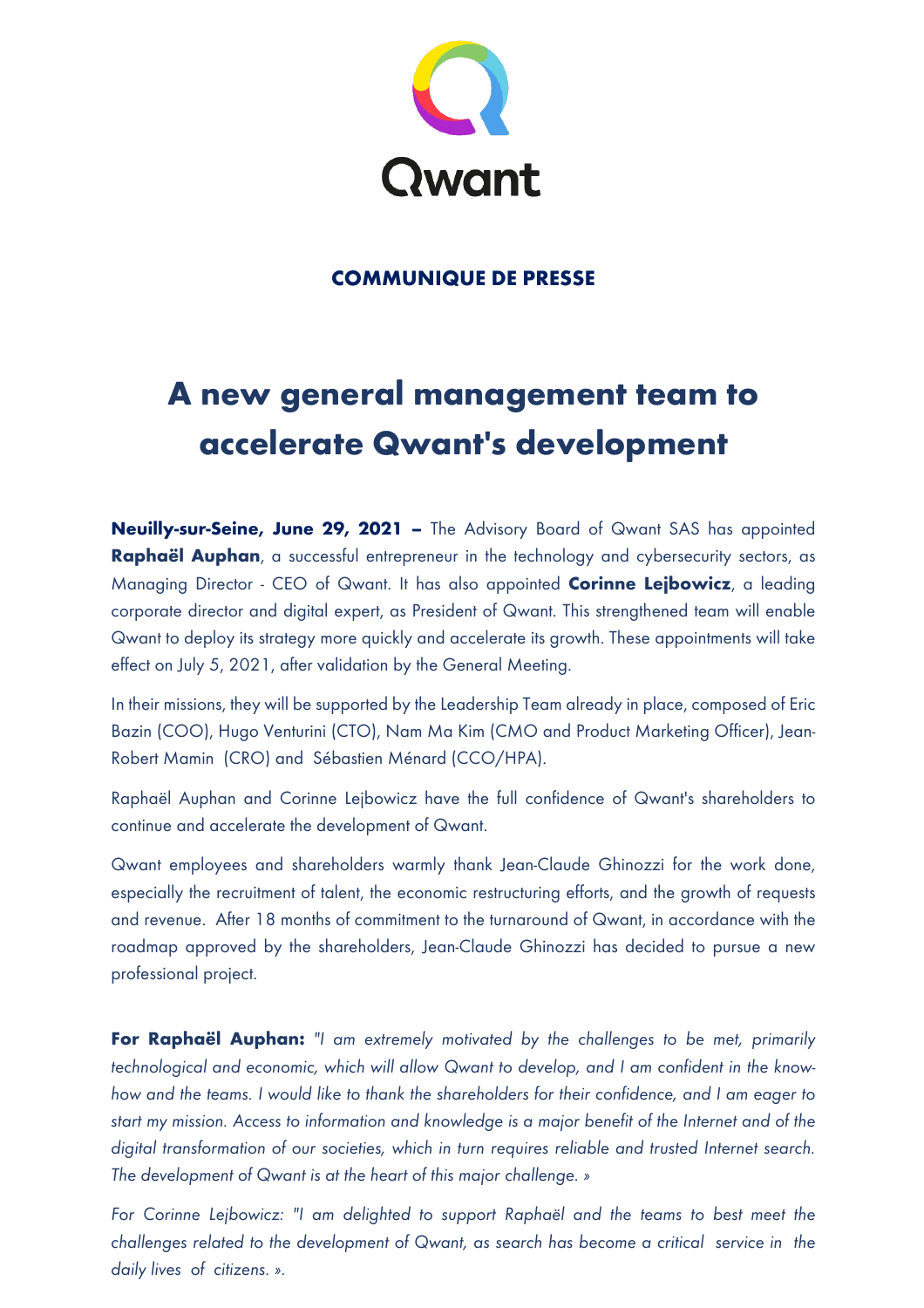

**Corinne Lejbowicz** is a graduate of ESCP Europe and the Institute of Political Studies (IEP) in Paris. She began her career in 1986 as Marketing and Export Manager at Nemo, a design furniture start-up. From 1987 to 1994, she held sales positions, then General Manager at TBWA. In 1994, she joined Infogrammes, and participated in the launch of the first French Internet service provider. From 1996 to 1998, she became Director of the broadband Internet access project at Numéricable (Vivendi group). In 1998, she was appointed Director of Strategy and New Projects at AOL France. In

2001, she was appointed Strategic Marketing Director of the Internet division of the Vivendi group holding company. In 2005, she joined LeGuide.com, the first independent French operator of online shopping guides and comparisons. She held the position of Deputy Director, then Managing Director and finally President and CEO from 2007 to 2012. From 2013 to 2015, she was Head of Strategy and Director of Minutebuzz. From 2015 to 2018, she was Managing Director of PrestaShop.

Since 2018 Corinne Lejbowicz is a director of companies, both startups (Agriconomie, bird office) and groups such as FdJ and LaPoste group.

Ms. Lejbowicz is also a mentor at Moovjee, an association promoting youth entrepreneurship, since 2011.

And a member of the board of directors of the Ares group, the leading player in social integration through economic activity in the Ile de France region since 2020.



**Raphaël Auphan**'s career as an entrepreneur and executive spans several regions and technology sectors. Prior to taking the helm of Qwant as CEO, Raphaël was co-founder, president and COO of Cosmian, an enterprise software company focused on data security and privacy through advanced cryptography technologies.

Previously, Raphaël was CEO of Scilab, publisher of the eponymous opensource numerical computation software for engineers and scientists, until its

acquisition by ESI Group, a global leader in simulation software, listed on Euronext, where he became Director of the Cloud Solutions Division.

Raphaël previously led a product team at Withings, a leader in connected health products, following Withings' acquisition of Zyken, a connected sleep products startup he developed after founding it a few years earlier.

His previous activities have taken him to different parts of the world: in Silicon Valley, he joined mobile Internet pioneer ViaFone at its founding and became its vice president for North America until ViaFone was acquired by Nasdaq-listed Extended Systems; In the UK, he was VP Europe for Extended Systems, acquired by Sybase, itself acquired by SAP; in Asia Pacific, he worked at Thales

Transportation as a software engineer and at Gemalto (world leader in smart cards, acquired by Thales), where he created the company's subsidiary in Malaysia.